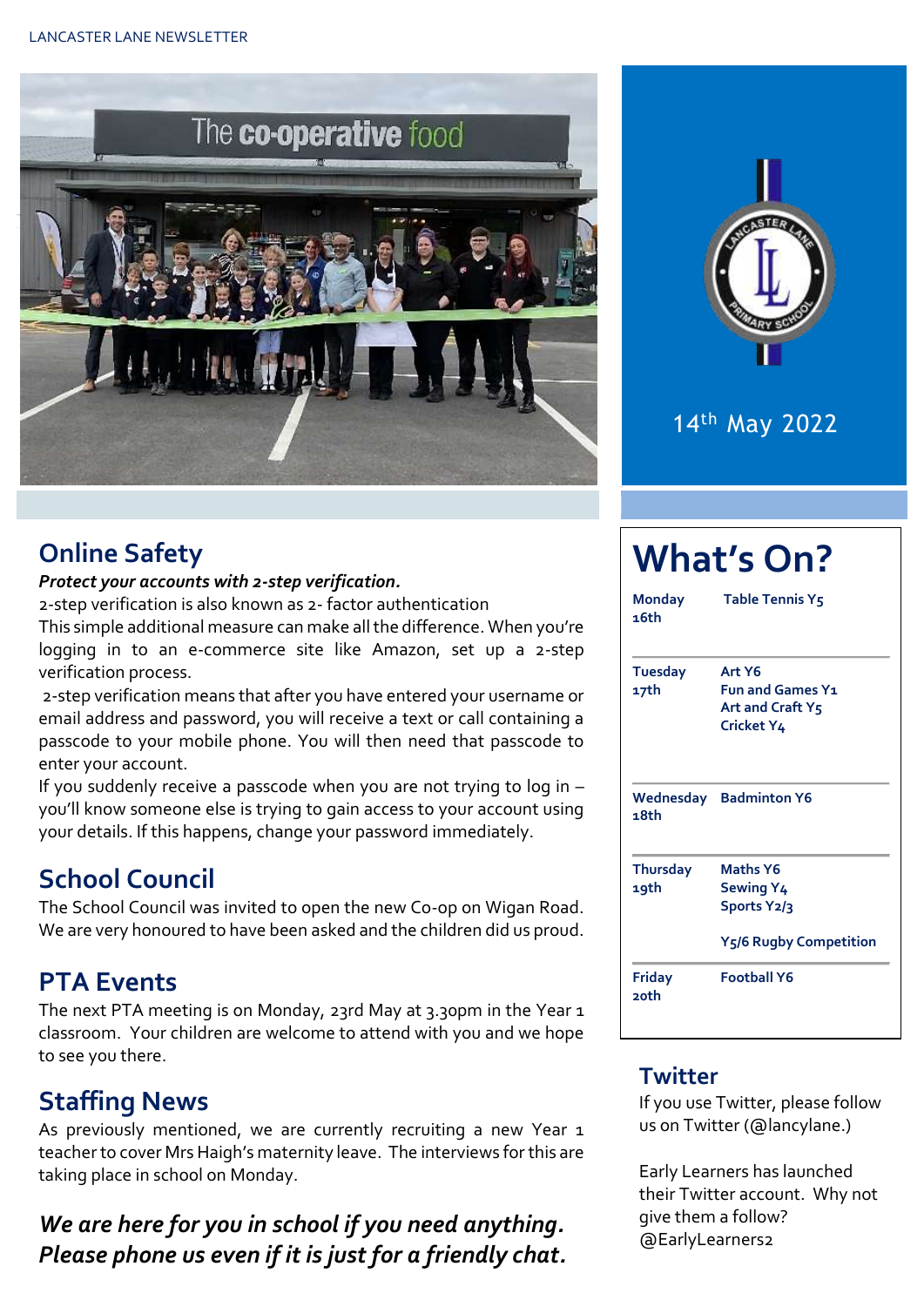

## **Online Safety Policy**

Please find attached the one page Online Safety Policy which gives a very brief summary of the much longer Online Safety Policy which can be found on the school's website under Safeguarding >> Online Safety.

#### **Mental Health Awareness Week**

Please come along to our Cake Sale straight after school and help raise funds for Mind Matters. This year's theme is loneliness so we are putting out tables and chairs to be able to sit down and enjoy a cuppa and cake whilst having a natter with friends.

#### **International Aid**

Donations of pasta, tinned meat, beans, soups, bandages, soap, toothpaste, shampoo etc are still being collected by the School Council.

### **Stoppers/Breakfast Club**

It's so easy to book online for a place at Breakfast Club and / or Stoppers. The children have the opportunity to have lots of fun giving you peace of mind that they are being well looked after. Prices are £3.50 for Breakfast Club and £8.20 for Stoppers.

**And finally….** Kindness is one thing you can't give away. It always comes back.

#### **Y6 SATs**

The attitude, behaviour and effort that the Year 6s have put into their SATs exams this week and the preparation for them has been exemplary. We are very proud of every single one of them.

#### **Tri Golf**

Mr Johnson and Mr Wood took a number of children from Year  $\Delta$  to a Tri Golf competition. They all played exceptionally well and achieved 5<sup>th</sup> out of 16 schools. Well done everyone.